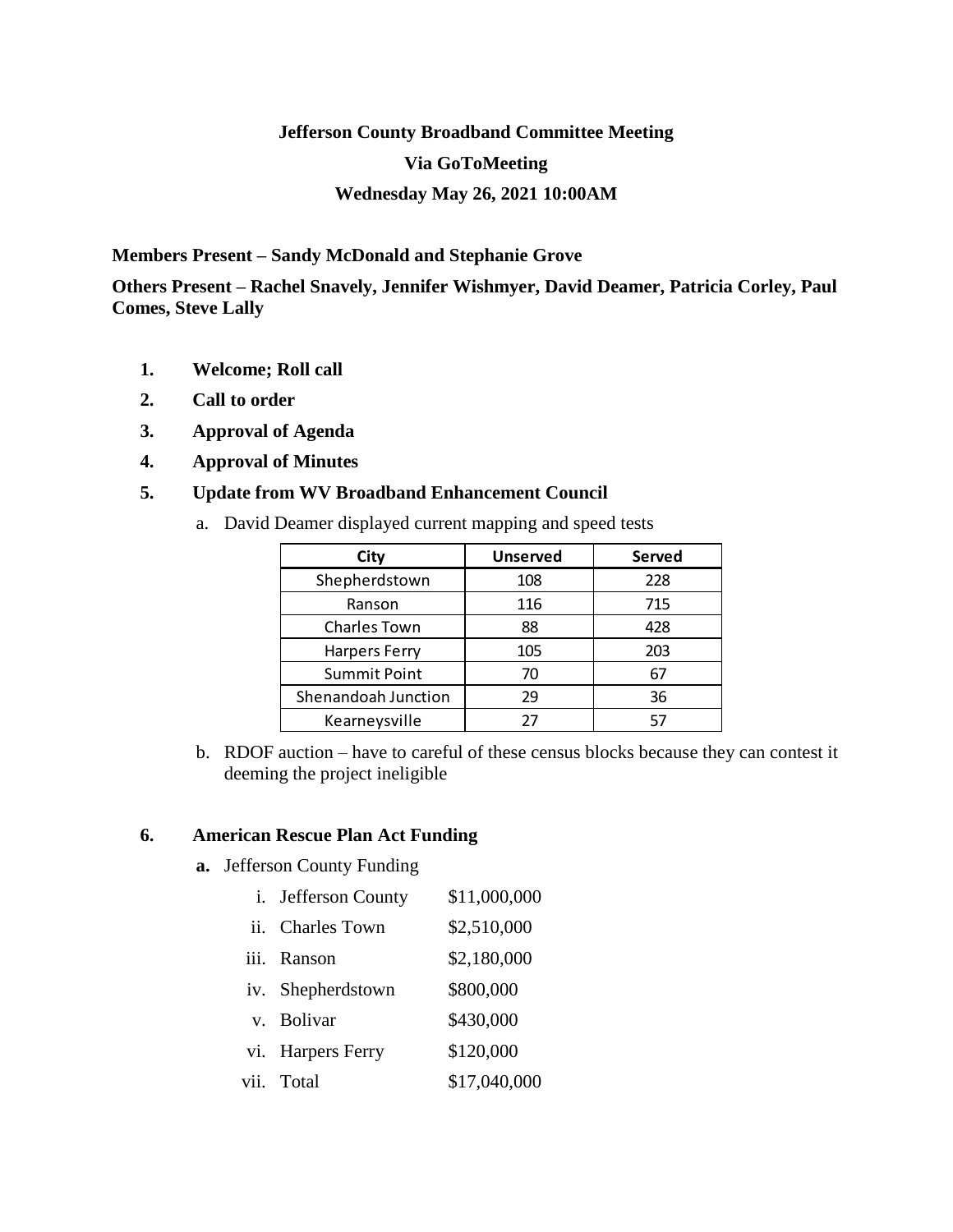- b. **Capital Improvement Plan** \$138 Million in for broadband infrastructure to WV
	- 4 Broadband Programs Targeting underserved/unserved \$138 Million
	- Targeting 100 Download/100 Upload

## 1. **Asking current providers to expand their services/networks**

- a. "Areas where ROI will take years to recoup for service providers"
- b. "Neighbors have service, but service provider will not expand due to cost"
- c. "Quick hit to community"
- d. Estimated timeline End of summer
- e. \$30-35 million

## 2. **Major projects/Middle Mile - Long-term Projects**

- a. Connecting rural locations
- b. Partnering with counties. localities or private entities
- c. Projects will be vetted
- d. \$30-35 million

### 3. **Partnering with Local Government & Political Subdivisions**

- a. Projects you may want to undertake
- b. Engineering services and data collection
- c. Matching funds for projects
- d. Trying not to overlap or overbuild areas
- e. Targeting underserved/unserved or unfunded areas to get service
- f. \$30-35 million

#### 4. **Expansion of Fixed Wireless**

a. \$30-35 million

## **- Projects in City of Charles Town**

- o City of Charles Town Water Towers
- o 7 water towers with strong coverage of Charles Town and Ranson
- o Covering Wheatland, Albridge, Jefferson Village, Charles Town/Ranson
- o 48 definitive 500m bins
- o Union Drive Water Tower is right beside proposed tower at Washington High School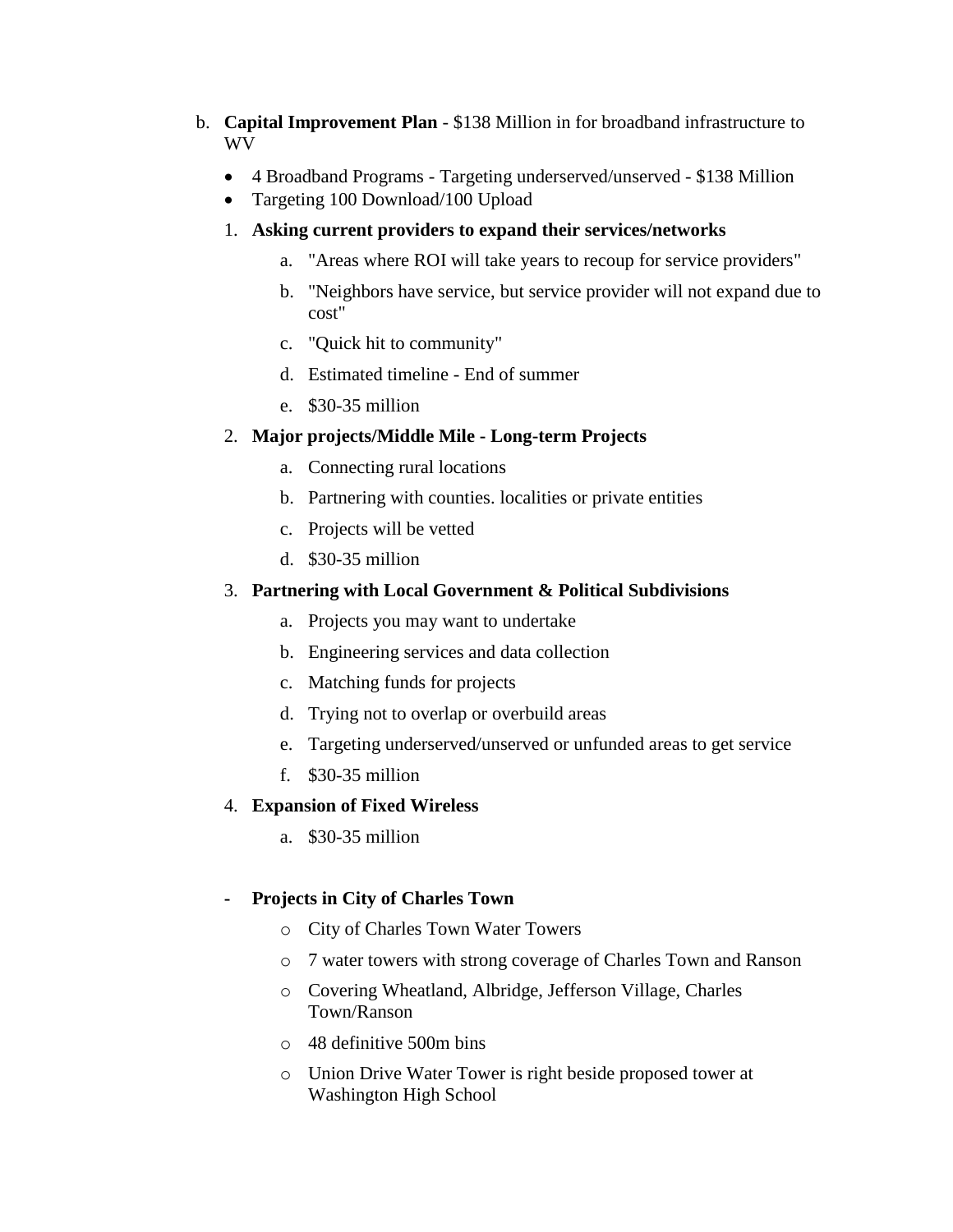- o Estimated \$287,000-\$325,000 based on point to point links
- o Great fixed wireless network in central Jefferson County

## **7. Emergency Broadband Benefit Program**

- o The Emergency Broadband Benefit Program is a [Federal Communications](https://www.fcc.gov/broadbandbenefit/)  [Commission \(FCC\)](https://www.fcc.gov/broadbandbenefit/) program that provides a temporary discount on monthly broadband bills for qualifying low-income households. If your household is [eligible,](https://getemergencybroadband.org/do-i-qualify/) you can receive:
- o Up to a \$50/month discount on your broadband service and associated equipment rentals
- $\circ$  Up to a \$75/month discount if your household is on qualifying Tribal lands
- o A one-time discount of up to \$100 for a laptop, tablet, or desktop computer (with a co-payment of more than \$10 but less than \$50)

### **8. USDA Broadband Update**

**a.** Trying to target areas in the county who are unserved. Moler/Crossroads and Bakerton

### **- Community Connect Grant:**

- **3 Year Grant**
	- o 2 years construction
	- o 1 year operational for service and community center operations
- Community must have a population of 20,000 or less
- Engineering needed
- Speeds must be less than  $10/1$  in proposed funding service area
- Funds used for construction and infrastructure, but not operational costs
- Minimum of \$100,000 with 15% match
- Maximum of \$3 million with 15% match
- Must maintain a Community Center
	- o Community Center must have a minimum of two desktops or laptops at location
		- Can utilize fire department, church, etc.
	- o 10% or less of funds can be used for renovations to center
- Fiber recommended
- Fixed wireless is eligible, but not recommended
- Mobile broadband not eligible
- Window for grant application anticipated for Fall 2021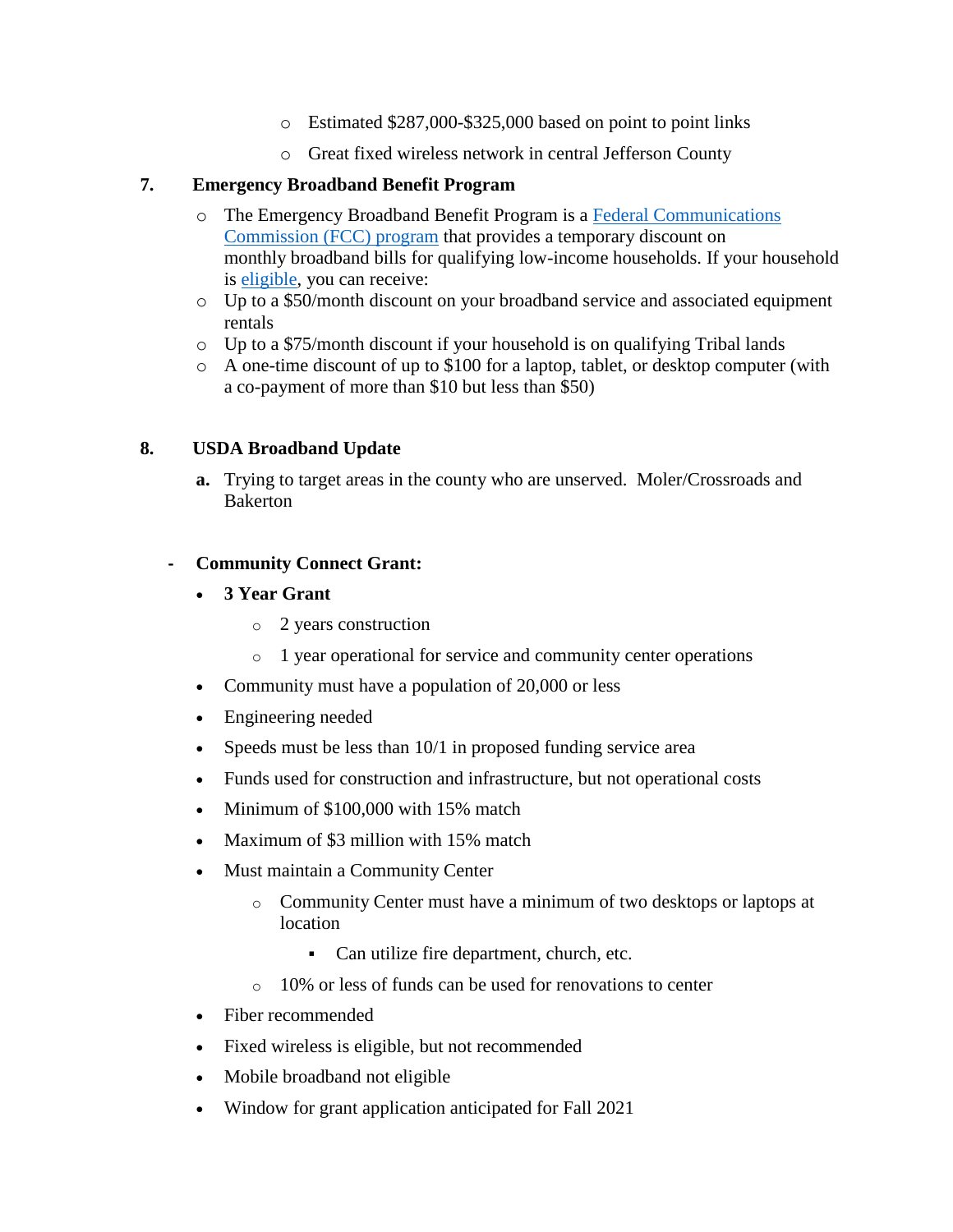### **- ReConnect**

- Very restrictive program
- Has seen \$100 million for regional program and projects
- Engineering needed
- 25% match spent first
- 75% grant funds spent after
- 90% unserved homes with 10% service overlap
- Worked with regional development authorities and they have operating agreements with ISPs
- Application workshops coming in the future

## **9. Overview of CDBG eligible projects**

- a. Middleway Fire Department Estimated 400-600 CDBG households can be served and 30 Ookla 500m bins can be served
- b. JC Health Department Tower Estimated 750-1000 CDBG households can be served and 40 Ookla 500m bins can be served
	- i. Grant Total \$265,195 with Point to Point Equipment
- c. Estimated Grant Deadline January 2022

## **10. ISP/WISP Review in Jefferson County**

- **a.** Comcast Estimate for Riverside/Mission Road area
	- **i.** Roughly 95 houses and 92 lots to be served \$700,000
- **b.** Shentel rolling out fixed wireless services in Jefferson County

## **11. Next steps and timeline / Implementation**

- **a.** Stephanie and David to discuss projects (City of Charles Town Water Tanks, JC Health Department Tower and Middleway Fire Department) to JC Commission and determine intent on using ARPA funds at the June 17, 2021 Commission meeting in the evening.
	- **i.** Also discussing coordinating with City of Charles Town to equip water tanks with broadband equipment
- **b.** David to discuss Shepherdstown projects with Mayor Auxer
- **c.** Stephanie moving forward in discussion about Health Department tower and Middleway Fire Department tower

## **12. Announcements/Old Business**

## **13. Citizen Comment**

**a.** Steve Lally – Comment about working with Amazon and having employees move to the county, but no internet in some areas. Pleased there is action being done.